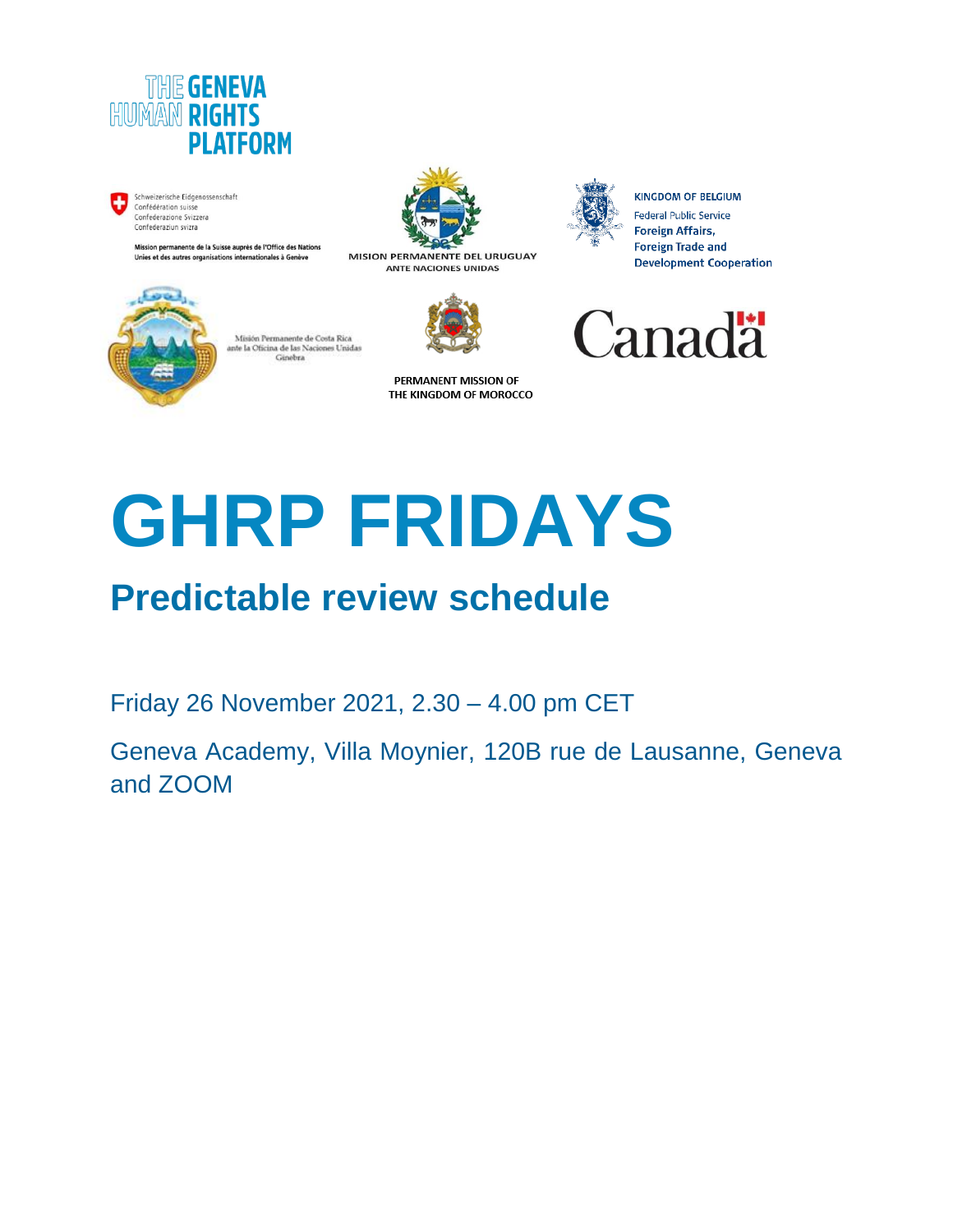## Topic: Predictable Review Schedule

A major issue for visibility of the UN Treaty Body system, the coherence of its output and encouragement for timely and full cooperation is the current irregular and incoherent schedule of reviews across the system.

Suggestions for a master calendar have been made and turned down for various reasons while the problem only aggravated. In the lead-up to the 2020 Treaty Body Review by the UN General Assembly, submissions on behalf of 48 States addressed the development of a coordinated, fixed and multiyear calendar for all of the Committees, stating that it would provide valuable assistance to States parties in engaging effectively with the treaty body system. The 'master calendar' should be coordinated across all Committees and include the due dates for States parties' reports and appearance dates. Greater coordination within the treaty body system in relation to scheduling appearances could also assist States parties by ensuring, where possible, appearances before different treaty bodies and the Human Rights Council's Universal Periodic Review mechanism do not overlap. Such a 'master calendar' would ensure States parties do not duplicate reporting and briefing processes. The current uncoordinated process can make domestic planning and engagement difficult. Reducing the reporting burden and making the reporting systems simpler, more efficient and focused would support States parties to focus on follow-up and implementation.

A push for a comprehensive fixed calendar by the Human Rights Committee and the Committee on Economic, Social and Cultural Rights brings new dynamics into the discussion. Similar developments of independent fixed calendars are being considered also by other Treaty Bodies. Yet, the COVID situation has undone some of the recent achievements and aggravated the backlog already present in the system. This GHRP Friday will discuss calendars in place and possibilities to synchronize reporting schedules of all Treaty Bodies, moving thus towards a 100% reporting compliance rate, enhanced visibility and meaningful possibilities for follow-up and mutual reinforcement.

#### Program

#### 2.30 pm **Opening of the session**

Felix Kirchmeier, Executive Director, Geneva Human Rights Platform

#### 2.40 pm **Presentations on recent developments**

Photini Pazartzis, Chairperson, Human Rights Committee

Ludovic Hennebel, Member of the Committee on Economic, Social and Cultural Rights

Ricardo Kellman, Counsellor, Permanent Mission of Barbados to the UN in Geneva

Simon Walker, Chief of Section, Treaty Body Branch, OHCHR

Patrick Mutzenberg, Director, CCPR Centre

- 3.20 pm **Open Discussion**
- 4.00 pm **End of the Meeting**